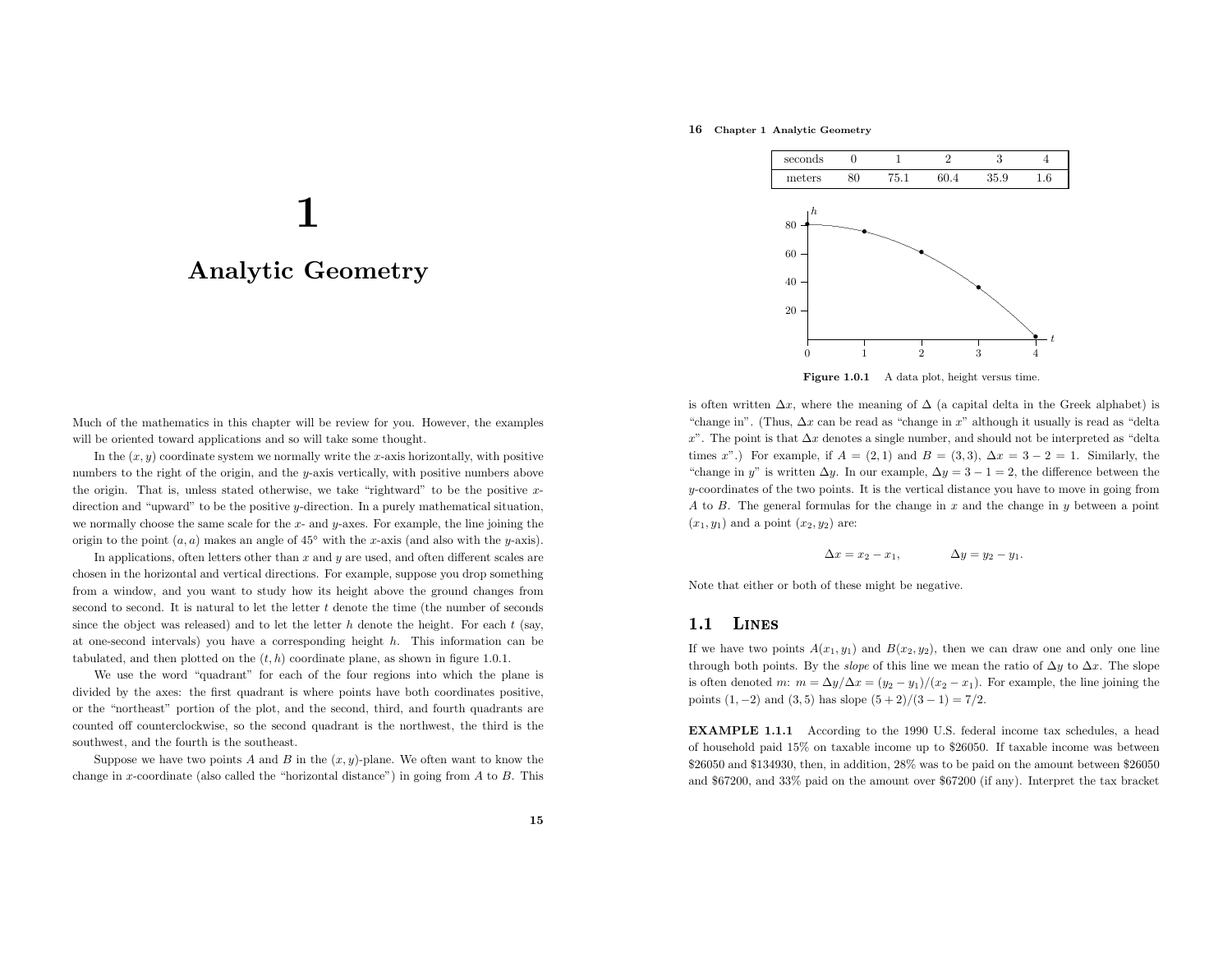#### 1.1 Lines <sup>17</sup>

information (15%, 28%, or 33%) using mathematical terminology, and grap<sup>h</sup> the tax onthe  $y$ -axis against the taxable income on the  $x$ -axis.

The percentages, when converted to decimal values 0.15, 0.28, and 0.33, are the slopes of the straight lines which form the grap<sup>h</sup> of the tax for the corresponding tax brackets. The tax graph is what's called a *polygonal line*, i.e., it's made up of several straight line segments of different slopes. The first line starts at the point (0,0) and heads upwardwith slope  $0.15$  (i.e., it goes upward  $15$  for every increase of  $100$  in the x-direction), until it reaches the point above  $x = 26050$ . Then the graph "bends upward," i.e., the slope changes to 0.28. As the horizontal coordinate goes from  $x = 26050$  to  $x = 67200$ , the line goes upward 28 for each 100 in the x-direction. At  $x = 67200$  the line turns upward again and continues with slope 0.33. See figure 1.1.1.  $\Box$ 





The most familiar form of the equation of a straight line is:  $y = mx + b$ . Here m is the slope of the line: if you increase  $x$  by 1, the equation tells you that you have to increase  $y$ by m. If you increase x by  $\Delta x$ , then y increases by  $\Delta y = m\Delta x$ . The number b is called the y-intercept, because it is where the line crosses the y-axis. If you know two points on a line, the formula  $m = (y_2 - y_1)/(x_2 - x_1)$  gives you the slope. Once you know a point and the slope, then the <sup>y</sup>-intercept can be found by substituting the coordinates of either point in the equation:  $y_1 = mx_1 + b$ , i.e.,  $b = y_1 - mx_1$ . Alternatively, one can use the "point-slope" form of the equation of a straight line: start with  $(y - y_1)/(x - x_1) = m$  and then multiply to get  $(y - y_1) = m(x - x_1)$ , the point-slope form. Of course, this may be further manipulated to get  $y = mx - mx_1 + y_1$ , which is essentially the " $mx + b$ " form.

It is possible to find the equation of <sup>a</sup> line between two points directly from the relation $(y-y_1)/(x-x_1) = (y_2-y_1)/(x_2-x_1)$ , which says "the slope measured between the point  $(x_1, y_1)$  and the point  $(x_2, y_2)$  is the same as the slope measured between the point  $(x_1, y_1)$ 

#### 18 Chapter <sup>1</sup> Analytic Geometry

and any other point  $(x, y)$  on the line." For example, if we want to find the equation of the line joining our earlier points  $A(2, 1)$  and  $B(3, 3)$ , we can use this formula:

$$
\frac{y-1}{x-2} = \frac{3-1}{3-2} = 2, \qquad \text{so that} \qquad y-1 = 2(x-2), \qquad \text{i.e.,} \qquad y = 2x - 3.
$$

Of course, this is really just the point-slope formula, except that we are not computing  $m$ in <sup>a</sup> separate step.

The slope m of a line in the form  $y = mx + b$  tells us the direction in which the line is pointing. If m is positive, the line goes into the 1st quadrant as you go from left to right. If  $m$  is large and positive, it has a steep incline, while if  $m$  is small and positive, then the line has a small angle of inclination. If  $m$  is negative, the line goes into the 4th quadrant as you go from left to right. If  $m$  is a large negative number (large in absolute value), then the line points steeply downward; while if  $m$  is negative but near zero, then it points only <sup>a</sup> little downward. These four possibilities are illustrated in figure 1.1.2.



**Figure 1.1.2** Lines with slopes 3, 0.1,  $-4$ , and  $-0.1$ .

If  $m = 0$ , then the line is horizontal: its equation is simply  $y = b$ .

There is one type of line that cannot be written in the form  $y = mx + b$ , namely, vertical lines. A vertical line has an equation of the form  $x = a$ . Sometimes one says that <sup>a</sup> vertical line has an "infinite" slope.

Sometimes it is useful to find the x-intercept of a line  $y = mx + b$ . This is the x-value when  $y = 0$ . Setting  $mx + b$  equal to 0 and solving for x gives:  $x = -b/m$ . For example, the line  $y = 2x - 3$  through the points  $A(2, 1)$  and  $B(3, 3)$  has x-intercept 3/2.

EXAMPLE 1.1.2 Suppose that you are driving to Seattle at constant speed, and notice that after you have been traveling for 1 hour (i.e.,  $t = 1$ ), you pass a sign saying it is 110 miles to Seattle, and after driving another half-hour you pass <sup>a</sup> sign saying it is <sup>85</sup> miles to Seattle. Using the horizontal axis for the time t and the vertical axis for the distance  $y$ from Seattle, graph and find the equation  $y = mt + b$  for your distance from Seattle. Find the slope, <sup>y</sup>-intercept, and <sup>t</sup>-intercept, and describe the practical meaning of each.

The graph of  $y$  versus  $t$  is a straight line because you are traveling at constant speed. The line passes through the two points  $(1, 110)$  and  $(1.5, 85)$ , so its slope is  $m = (85 -$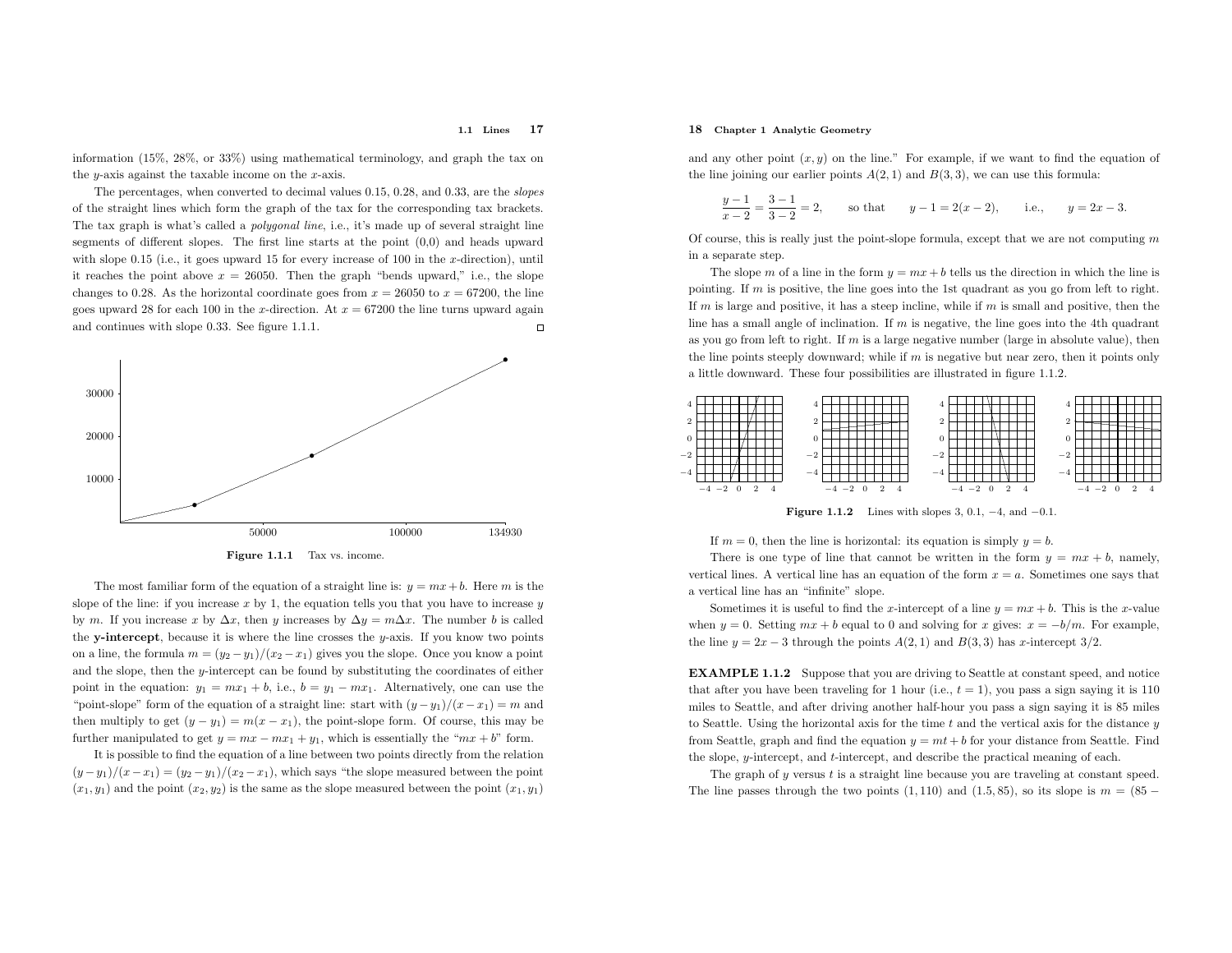#### 1.1 Lines <sup>19</sup>

 $(110)/(1.5-1) = -50$ . The meaning of the slope is that you are traveling at 50 mph; *m* is negative because you are traveling toward Seattle, i.e., your distance <sup>y</sup> is decreasing. The word "velocity" is often used for  $m = -50$ , when we want to indicate direction, while the word "speed" refers to the magnitude (absolute value) of velocity, which is <sup>50</sup> mph. To find the equation of the line, we use the point-slope formula:

$$
\frac{y-110}{t-1} = -50, \qquad \text{so that} \qquad y = -50(t-1) + 110 = -50t + 160.
$$

The meaning of the *y*-intercept 160 is that when  $t = 0$  (when you started the trip) you were 160 miles from Seattle. To find the t-intercept, set  $0 = -50t+160$ , so that  $t = 160/50 = 3.2$ . The meaning of the <sup>t</sup>-intercept is the duration of your trip, from the start until you arrive in Seattle. After traveling 3 hours and 12 minutes, your distance  $y$  from Seattle will be 0. $\Box$ 

#### Exercises 1.1.

- 1. Find the equation of the line through (1, 1) and  $(-5, -3)$  in the form  $y = mx + b$ . ⇒
- 2. Find the equation of the line through  $(-1, 2)$  with slope  $-2$  in the form  $y = mx + b$ . ⇒
- **3.** Find the equation of the line through  $(-1, 1)$  and  $(5, -3)$  in the form  $y = mx + b$ .  $\Rightarrow$
- 4. Change the equation  $y 2x = 2$  to the form  $y = mx + b$ , graph the line, and find the y-intercept and x-intercept.  $\Rightarrow$
- 5. Change the equation  $x+y=6$  to the form  $y = mx+b$ , graph the line, and find the y-intercept and x-intercept.  $\Rightarrow$
- 6. Change the equation  $x = 2y 1$  to the form  $y = mx + b$ , graph the line, and find the y-intercept and x-intercept.  $\Rightarrow$
- 7. Change the equation  $3 = 2y$  to the form  $y = mx + b$ , graph the line, and find the y-intercept and x-intercept.  $\Rightarrow$
- 8. Change the equation  $2x + 3y + 6 = 0$  to the form  $y = mx + b$ , graph the line, and find the y-intercept and x-intercept.  $\Rightarrow$
- **9.** Determine whether the lines  $3x + 6y = 7$  and  $2x + 4y = 5$  are parallel.  $\Rightarrow$
- **10.** Suppose a triangle in the  $x, y$ –plane has vertices  $(-1, 0)$ ,  $(1, 0)$  and  $(0, 2)$ . Find the equations of the three lines that lie along the sides of the triangle in  $y = mx + b$  form.  $\Rightarrow$
- 11. Suppose that you are driving to Seattle at constant speed. After you have been traveling for an hour you pass <sup>a</sup> sign saying it is <sup>130</sup> miles to Seattle, and after driving another <sup>20</sup> minutes you pass <sup>a</sup> sign saying it is <sup>105</sup> miles to Seattle. Using the horizontal axis for the time <sup>t</sup> and the vertical axis for the distance <sup>y</sup> from your starting point, grap<sup>h</sup> and find the equation  $y = mt + b$  for your distance from your starting point. How long does the trip to Seattle take? ⇒
- **12.** Let  $x$  stand for temperature in degrees Celsius (centigrade), and let  $y$  stand for temperature in degrees Fahrenheit. <sup>A</sup> temperature of <sup>0</sup>◦<sup>C</sup> corresponds to <sup>32</sup>◦F, and <sup>a</sup> temperature of <sup>100</sup>◦Ccorresponds to  $212°$ F. Find the equation of the line that relates temperature Fahrenheit y to temperature Celsius x in the form  $y = mx + b$ . Graph the line, and find the point at which temperature Celsius x in the form  $y = mx + b$ . Graph the line, and find this line intersects  $y = x$ . What is the practical meaning of this point?  $\Rightarrow$

### 20 Chapter <sup>1</sup> Analytic Geometry

- 13. <sup>A</sup> car rental firm has the following charges for <sup>a</sup> certain type of car: \$25 per day with <sup>100</sup> free miles included, \$0.15 per mile for more than <sup>100</sup> miles. Suppose you want to rent <sup>a</sup> car for one day, and you know you'll use it for more than <sup>100</sup> miles. What is the equationrelating the cost y to the number of miles x that you drive the car?  $\Rightarrow$
- **14.** A photocopy store advertises the following prices:  $5¢$  per copy for the first 20 copies,  $4¢$  per copy for the 21st through 100th copy, and  $3\notin$  per copy after the 100th copy. Let x be the number of copies, and let  $y$  be the total cost of photocopying. (a) Graph the cost as  $x$  goes from 0 to 200 copies. (b) Find the equation in the form  $y = mx + b$  that tells you the cost<br>of realition a series when a is mean than 100 of making x copies when x is more than 100.  $\Rightarrow$
- 15. In the Kingdom of Xyg the tax system works as follows. Someone who earns less than <sup>100</sup> gold coins per month pays no tax. Someone who earns between <sup>100</sup> and <sup>1000</sup> gold coins pays tax equa<sup>l</sup> to 10% of the amount over <sup>100</sup> gold coins that he or she earns. Someone who earns over <sup>1000</sup> gold coins must hand over to the King all of the money earned over <sup>1000</sup> in addition to the tax on the first 1000. (a) Draw <sup>a</sup> grap<sup>h</sup> of the tax paid <sup>y</sup> versus the money earned x, and give formulas for y in terms of x in each of the regions  $0 \le x \le 100$ ,<br>100  $\le x \le 1000$ , and  $x > 1000$ , (b) Summary that the King of X and video to get the second  $100 \le x \le 1000$ , and  $x \ge 1000$ . (b) Suppose that the King of Xyg decides to use the second of these line segments (for  $100 \le x \le 1000$ ) for  $x \le 100$  as well. Explain in practical terms what the King is doing, and what the meaning is of the y-intercept.  $\Rightarrow$
- 16. The tax for <sup>a</sup> single taxpayer is described in the figure 1.1.3. Use this information to grap<sup>h</sup>tax versus taxable income (i.e.,  $x$  is the amount on Form 1040, line 37, and  $y$  is the amount on Form 1040, line 38). Find the slope and <sup>y</sup>-intercept of each line that makes up the polygonal graph, up to  $x = 97620$ .  $\Rightarrow$

# <sup>1990</sup> Tax Rate Schedules

| <b>Schedule X</b> —Use if your filing status is   |                  |                                              |                           | <b>Schedule Z</b> —Use if your filing status is   |                  |                                              |                           |
|---------------------------------------------------|------------------|----------------------------------------------|---------------------------|---------------------------------------------------|------------------|----------------------------------------------|---------------------------|
| Single                                            |                  |                                              |                           | Head of household                                 |                  |                                              |                           |
| If the amount<br>on Form 1040<br>line 37 is over: | But not<br>over: | Enter on<br>Form 1040<br>line 38             | of the<br>amount<br>over: | If the amount<br>on Form 1040<br>line 37 is over: | But not<br>over: | Enter on<br>Form 1040<br>line 38             | of the<br>amount<br>over: |
| \$0                                               | \$19,450         | 15%                                          | \$0                       | \$0                                               | \$26,050         | 15%                                          | \$0                       |
| 19.450                                            | 47.050           | $$2,917.50 + 28\%$                           | 19,450                    | 26,050                                            | 67.200           | \$3,907.50+28%                               | 26,050                    |
| 47.050                                            | 97.620           | $$10.645.50 + 33\%$                          | 47,050                    | 67.200                                            | 134.930          | $$15.429.50 + 33\%$                          | 67,200                    |
| 97.620                                            | .                | Use Worksheet<br>below to figure<br>vour tax |                           | 134.930                                           | .                | Use Worksheet<br>below to figure<br>your tax |                           |

# Figure 1.1.3 Tax Schedule.

- 17. Market research tells you that if you set the price of an item at \$1.50, you will be able to sell <sup>5000</sup> items; and for every <sup>10</sup> cents you lower the price below \$1.50 you will be able to sell another 1000 items. Let x be the number of items you can sell, and let P be the price of an item. (a) Express P linearly in terms of x, in other words, express P in the form  $P = mx + b$ . (b) Express x linearly in terms of  $P. \Rightarrow$
- 18. An instructor <sup>g</sup>ives <sup>a</sup> 100-point final exam, and decides that <sup>a</sup> score <sup>90</sup> or above will be <sup>a</sup>grade of 4.0, <sup>a</sup> score of <sup>40</sup> or below will be <sup>a</sup> grade of 0.0, and between <sup>40</sup> and <sup>90</sup> the grading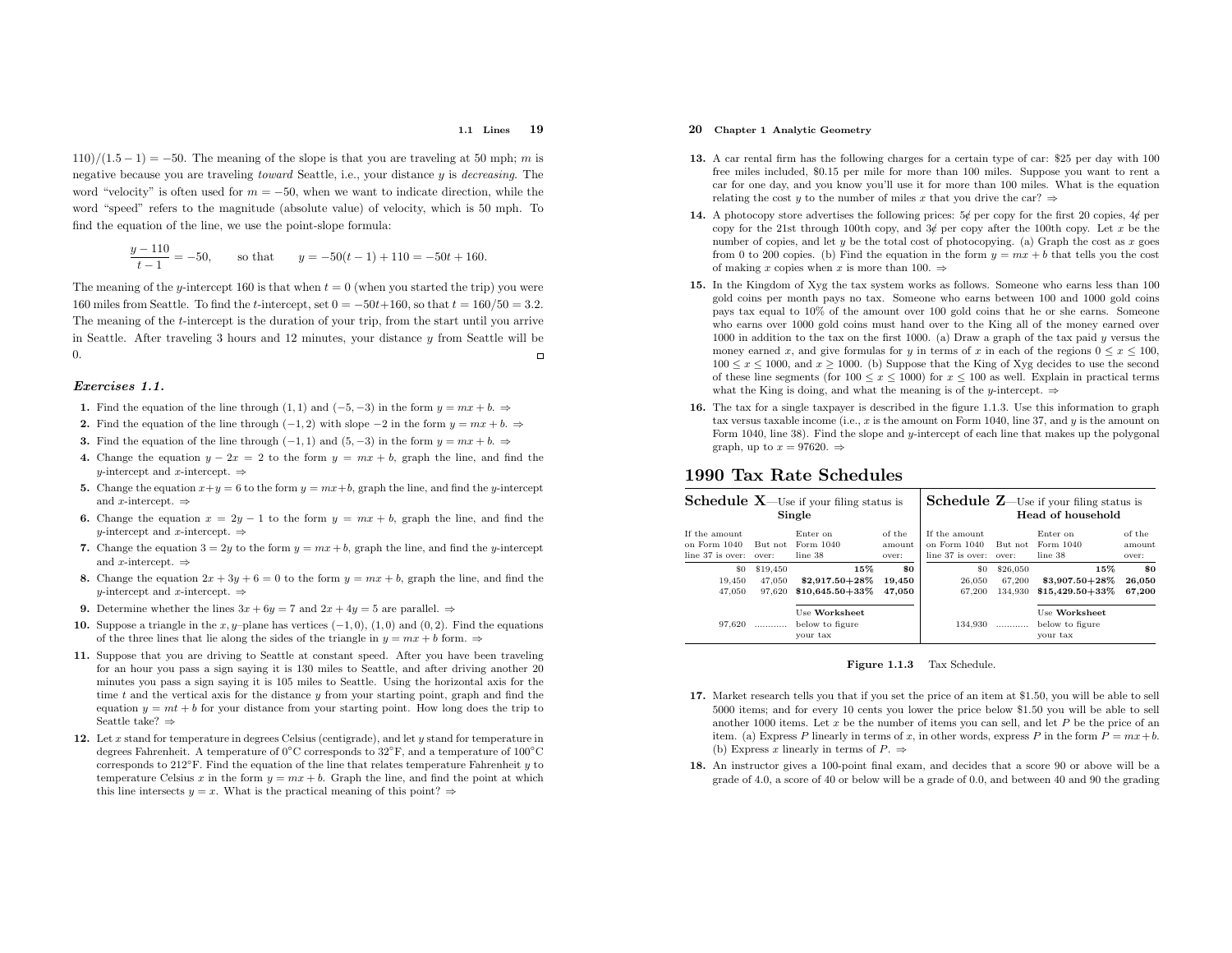#### 1.2 Distance Between Two Points; Circles <sup>21</sup>

will be linear. Let  $x$  be the exam score, and let  $y$  be the corresponding grade. Find a formula of the form  $y = mx + b$  which applies to scores x between 40 and 90.  $\Rightarrow$ 

# 1.2 Distan
e Between Two Points; Cir
les

Given two points  $(x_1, y_1)$  and  $(x_2, y_2)$ , recall that their horizontal distance from one another is  $\Delta x = x_2 - x_1$  and their vertical distance from one another is  $\Delta y = y_2 - y_1$ . (Actually, the word "distance" normally denotes "positive distance".  $\Delta x$  and  $\Delta y$  are *signed* distances, but this is clear from context.) The actual (positive) distance from one point to the other is the length of the hypotenuse of a right triangle with legs  $|\Delta x|$  and  $|\Delta y|$ , as shown in figure 1.2.1. The Pythagorean theorem then says that the distance between the two points is the square root of the sum of the squares of the horizontal and vertical sides:

distance = 
$$
\sqrt{(\Delta x)^2 + (\Delta y)^2} = \sqrt{(x_2 - x_1)^2 + (y_2 - y_1)^2}
$$
.

For example, the distance between points  $A(2, 1)$  and  $B(3, 3)$  is  $\sqrt{(3-2)^2 + (3-1)^2} = \sqrt{5}$ .



**Figure 1.2.1** Distance between two points,  $\Delta x$  and  $\Delta y$  positive.

As <sup>a</sup> special case of the distance formula, suppose we want to know the distance of <sup>a</sup> point  $(x, y)$  to the origin. According to the distance formula, this is  $\sqrt{(x-0)^2 + (y-0)^2} =$  $\sqrt{x^2+y^2}$ .

A point  $(x, y)$  is at a distance r from the origin if and only if  $\sqrt{x^2 + y^2} = r$ , or, if we square both sides:  $x^2 + y^2 = r^2$ . This is the equation of the circle of radius r centered at the origin. The special case  $r = 1$  is called the unit circle; its equation is  $x^2 + y^2 = 1$ .

Similarly, if  $C(h, k)$  is any fixed point, then a point  $(x, y)$  is at a distance r from the point C if and only if  $\sqrt{(x-h)^2 + (y-k)^2} = r$ , i.e., if and only if

$$
(x-h)^2 + (y-k)^2 = r^2.
$$

This is the equation of the circle of radius r centered at the point  $(h, k)$ . For example, the circle of radius 5 centered at the point  $(0, -6)$  has equation  $(x - 0)^2 + (y - 6)^2 = 25$ , or  $x^2+(y+6)^2 = 25$ . If we expand this we get  $x^2+y^2+12y+36 = 25$  or  $x^2+y^2+12y+11 = 0$ , but the original form is usually more useful.

### 22 Chapter <sup>1</sup> Analytic Geometry

**EXAMPLE 1.2.1** Graph the circle  $x^2 - 2x + y^2 + 4y - 11 = 0$ . With a little thought we convert this to  $(x-1)^2 + (y+2)^2 - 16 = 0$  or  $(x-1)^2 + (y+2)^2 = 16$ . Now we see that this is the circle with radius 4 and center  $(1, -2)$ , which is easy to graph.  $\Box$ 

#### Exercises 1.2.

⇒

1. Find the equation of the circle of radius <sup>3</sup> centered at:

| a) (0,0)           | $d)$ $(0,3)$   |
|--------------------|----------------|
| <b>b</b> ) $(5,6)$ | $e)$ $(0, -3)$ |
| c) $(-5,-6)$       | $f)$ $(3,0)$   |

2. For each pair of points  $A(x_1, y_1)$  and  $B(x_2, y_2)$  find (i)  $\Delta x$  and  $\Delta y$  in going from A to B, (ii) the slope of the line joining  $A$  and  $B$ , (iii) the equation of the line joining  $A$  and  $B$  in the form  $y = mx + b$ , (iv) the distance from A to B, and (v) an equation of the circle with center at A that goes through B.

| a) $A(2,0), B(4,3)$                                | <b>d</b> ) $A(-2,3)$ , $B(4,3)$     |
|----------------------------------------------------|-------------------------------------|
| <b>b</b> ) $A(1,-1), B(0,2)$                       | e) $A(-3,-2), B(0,0)$               |
| c) $A(0,0), B(-2,-2)$                              | f) $A(0.01, -0.01), B(-0.01, 0.05)$ |
| $\Rightarrow$                                      |                                     |
| <b>3.</b> Graph the circle $x^2 + y^2 + 10y = 0$ . |                                     |

3. Graph the circle  $x^2 + y^2 + 10y = 0$ .<br>4. Graph the circle  $x^2 - 10x + y^2 = 24$ .

- **5.** Graph the circle  $x^2 6x + y^2 8y = 0$ .
- 6. Find the standard equation of the circle passing through (−2, 1) and tangent to the line  $3x - 2y = 6$  at the point (4, 3). Sketch. (Hint: The line through the center of the circle and the point of tangency is perpendicular to the tangent line.)  $\Rightarrow$

#### 1.3**FUNCTIONS**

A function  $y = f(x)$  is a rule for determining y when we're given a value of x. For example, the rule  $y = f(x) = 2x + 1$  is a function. Any line  $y = mx + b$  is called a linear function. The graph of a function looks like a curve above (or below) the x-axis, where for any value of x the rule  $y = f(x)$  tells us how far to go above (or below) the x-axis to reach the curve.

Functions can be defined in various ways: by an algebraic formula or several algebraic formulas, by <sup>a</sup> graph, or by an experimentally determined table of values. (In the latter case, the table <sup>g</sup>ives <sup>a</sup> bunch of points in the <sup>p</sup>lane, which we might then interpolate with<sup>a</sup> smooth curve, if that makes sense.)

Given a value of  $x$ , a function must give at most one value of  $y$ . Thus, vertical lines are not functions. For example, the line  $x = 1$  has infinitely many values of y if  $x = 1$ . It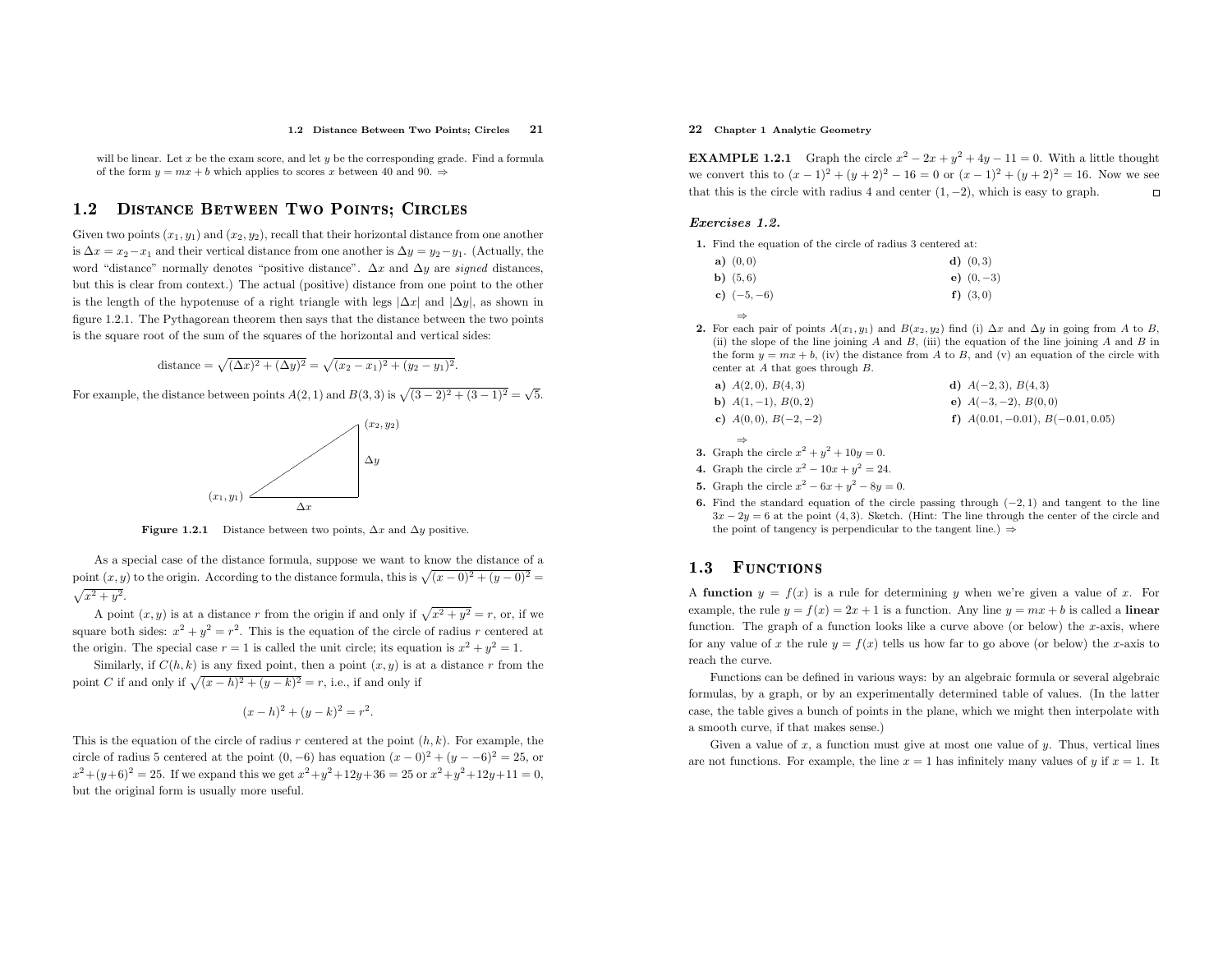#### 1.3 Functions <sup>23</sup>

is also true that if x is any number not 1 there is no y which corresponds to x, but that is not a problem—only multiple  $y$  values is a problem.

In addition to lines, another familiar example of a function is the parabola  $y = f(x) =$  $x^2$ . We can draw the graph of this function by taking various values of x (say, at regular intervals) and plotting the points  $(x, f(x)) = (x, x^2)$ . Then connect the points with a smooth curve. (See figure 1.3.1.)

The two examples  $y = f(x) = 2x + 1$  and  $y = f(x) = x^2$  are both functions which can be evaluated at *any* value of  $x$  from negative infinity to positive infinity. For many functions, however, it only makes sense to take  $x$  in some interval or outside of some "forbidden" region. The set of x-values at which we're allowed to evaluate the function is called the **domain** of the function.





only above <sup>x</sup>-values on the right side of the <sup>x</sup>-axis.

Another example of a function whose domain is not the entire x-axis is:  $y = f(x) =$  $1/x$ , the reciprocal function. We cannot substitute  $x = 0$  in this formula. The function makes sense, however, for any nonzero x, so we take the domain to be:  $\{x \in \mathbb{R} \mid x \neq 0\}$ . The graph of this function does not have any point  $(x, y)$  with  $x = 0$ . As x gets close to 0 from either side, the graph goes off toward infinity. We call the vertical line  $x = 0$  and asymptote.

To summarize, two reasons why certain <sup>x</sup>-values are excluded from the domain of <sup>a</sup> function are that (i) we cannot divide by zero, and (ii) we cannot take the square root

#### 24 Chapter <sup>1</sup> Analytic Geometry

of <sup>a</sup> negative number. We will encounter some other ways in which functions might be undefined later.

Another reason why the domain of <sup>a</sup> function might be restricted is that in <sup>a</sup> <sup>g</sup>iven situation the <sup>x</sup>-values outside of some range might have no practical meaning. For example, if y is the area of a square of side x, then we can write  $y = f(x) = x^2$ . In a purely mathematical context the domain of the function  $y = x^2$  is all of  $\mathbb{R}$ . But in the storyproblem context of finding areas of squares, we restrict the domain to positive values of  $x$ , because <sup>a</sup> square with negative or zero side makes no sense.

In a problem in pure mathematics, we usually take the domain to be all values of  $x$  at which the formulas can be evaluated. But in <sup>a</sup> story problem there might be further restrictions on the domain because only certain values of  $x$  are of interest or make practical sense.

In a story problem, often letters different from  $x$  and  $y$  are used. For example, the volume V of a sphere is a function of the radius r, given by the formula  $V = f(r) = 4/3\pi r^3$ . Also, letters different from  $f$  may be used. For example, if  $y$  is the velocity of something at time t, we may write  $y = v(t)$  with the letter v (instead of f) standing for the velocity function (and  $t$  playing the role of  $x$ ).

The letter playing the role of  $x$  is called the **independent variable**, and the letter playing the role of  $y$  is called the **dependent variable** (because its value "depends on" the value of the independent variable). In story problems, when one has to translate from English into mathematics, <sup>a</sup> crucial step is to determine what letters stand for variables. If only words and no letters are <sup>g</sup>iven, then we have to decide which letters to use. Some letters are traditional. For example, almost always, <sup>t</sup> stands for time.

**EXAMPLE 1.3.1** An open-top box is made from an  $a \times b$  rectangular piece of cardboard by cutting out a square of side  $x$  from each of the four corners, and then folding the sides up and sealing them with duct tape. Find a formula for the volume  $V$  of the box as a function of <sup>x</sup>, and find the domain of this function.

The box we get will have height x and rectangular base of dimensions  $a-2x$  by  $b-2x$ . Thus,

$$
V = f(x) = x(a - 2x)(b - 2x).
$$

Here  $a$  and  $b$  are constants, and  $V$  is the variable that depends on  $x$ , i.e.,  $V$  is playing the role of <sup>y</sup>.

This formula makes mathematical sense for any  $x$ , but in the story problem the domain is much less. In the first place,  $x$  must be positive. In the second place, it must be less than half the length of either of the sides of the cardboard. Thus, the domain is

$$
\{x \in \mathbb{R} \mid 0 < x < \frac{1}{2}(\text{minimum of } a \text{ and } b)\}.
$$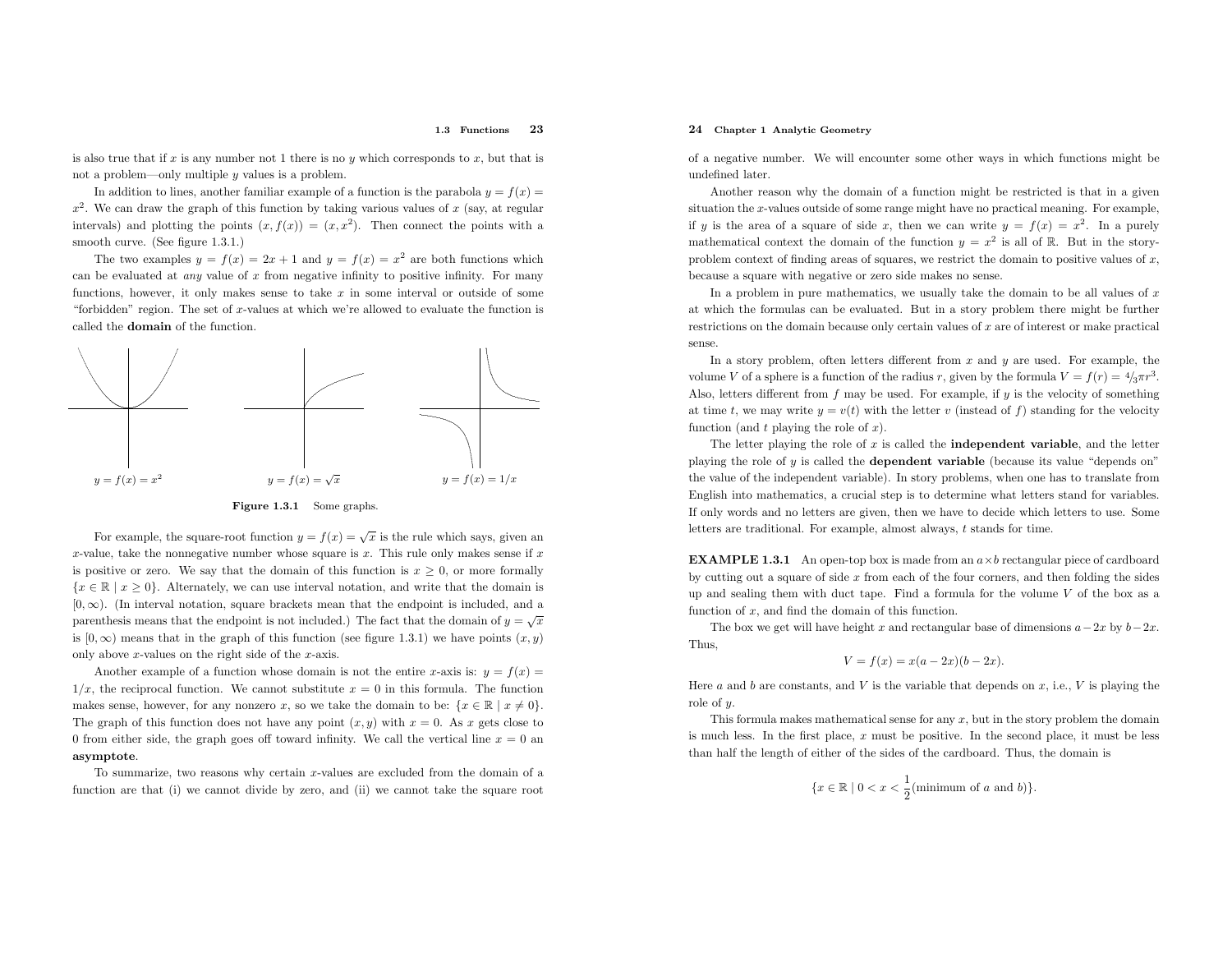#### 1.3 Functions <sup>25</sup>

In interval notation we write: the domain is the interval  $(0, \min(a, b)/2)$ . (You might think about whether we could allow 0 or  $\min(a, b)/2$  to be in the domain. They make a certain <sup>p</sup>hysical sense, though we normally would not call the result <sup>a</sup> box. If we were to allow $\Box$ these values, what would the corresponding volumes be? Does that make sense?)

**EXAMPLE 1.3.2** Circle of radius r centered at the origin The equation for this circle is usually given in the form  $x^2 + y^2 = r^2$ . To write the equation in the form  $y = f(x)$  we solve for y, obtaining  $y = \pm \sqrt{r^2 - x^2}$ . But this is not a function, because when we substitute a value in  $(-r, r)$  for x there are two corresponding values of y. To get <sup>a</sup> function, we must choose one of the two signs in front of the square root. If we choose the positive sign, for example, we get the upper semicircle  $y = f(x) = \sqrt{r^2 - x^2}$  (see figure 1.3.2). The domain of this function is the interval  $[-r, r]$ , i.e., x must be between  $-r$ and r (including the endpoints). If x is outside of that interval, then  $r^2 - x^2$  is negative, and we cannot take the square root. In terms of the graph, this just means that there are no points on the curve whose x-coordinate is greater than r or less than  $-r$ .  $\Box$ 



**Figure 1.3.2** Upper semicircle  $y = \sqrt{r^2 - x^2}$ 

EXAMPLE 1.3.3 Find the domain of

$$
y = f(x) = \frac{1}{\sqrt{4x - x^2}}.
$$

To answer this question, we must rule out the x-values that make  $4x-x^2$  negative (because we cannot take the square root of a negative number) and also the  $x$ -values that make  $4x - x^2$  zero (because if  $4x - x^2 = 0$ , then when we take the square root we get 0, and we cannot divide by 0). In other words, the domain consists of all x for which  $4x - x^2$  is strictly positive. We give two different methods to find out when  $4x - x^2 > 0$ .

**First method.** Factor  $4x - x^2$  as  $x(4 - x)$ . The product of two numbers is positive when either both are positive or both are negative, i.e., if either  $x > 0$  and  $4 - x > 0$ ,

#### 26 Chapter <sup>1</sup> Analytic Geometry

or else  $x < 0$  and  $4 - x < 0$ . The latter alternative is impossible, since if x is negative, then  $4 - x$  is greater than 4, and so cannot be negative. As for the first alternative, the condition  $4 - x > 0$  can be rewritten (adding x to both sides) as  $4 > x$ , so we need:  $x > 0$ and  $4 > x$  (this is sometimes combined in the form  $4 > x > 0$ , or, equivalently,  $0 < x < 4$ ). In interval notation, this says that the domain is the interval (0, 4).

Second method. Write  $4x - x^2$  as  $-(x^2 - 4x)$ , and then complete the square, obtaining  $-\left((x-2)^2-4\right) = 4 - (x-2)^2$ . For this to be positive we need  $(x-2)^2 < 4$ , which means that  $x-2$  must be less than 2 and greater than  $-2$ :  $-2 < x-2 < 2$ . Adding 2 to everything gives  $0 < x < 4$ . Both of these methods are equally correct; you may use either in <sup>a</sup> problem of this type.

<sup>A</sup> function does not always have to be <sup>g</sup>iven by <sup>a</sup> single formula, as we have alreadyseen (in the income tax problem, for example). Suppose that  $y = v(t)$  is the velocity function for a car which starts out from rest (zero velocity) at time  $t = 0$ ; then increases its speed steadily to <sup>20</sup> m/sec, taking <sup>10</sup> seconds to do this; then travels at constant speed <sup>20</sup> m/sec for <sup>15</sup> seconds; and finally applies the brakes to decrease speed steadily to 0, taking 5 seconds to do this. The formula for  $y = v(t)$  is different in each of the three time intervals: first  $y = 2x$ , then  $y = 20$ , then  $y = -4x + 120$ . The graph of this function is shown in figure 1.3.3.



Not all functions are <sup>g</sup>iven by formulas at all. <sup>A</sup> function can be <sup>g</sup>iven by an experimentally determined table of values, or by <sup>a</sup> description other than <sup>a</sup> formula. For example, the population y of the U.S. is a function of the time t: we can write  $y = f(t)$ . This is <sup>a</sup> perfectly good function—we could grap<sup>h</sup> it (up to the present) if we had data for various <sup>t</sup>—but we can't find an algebraic formula for it.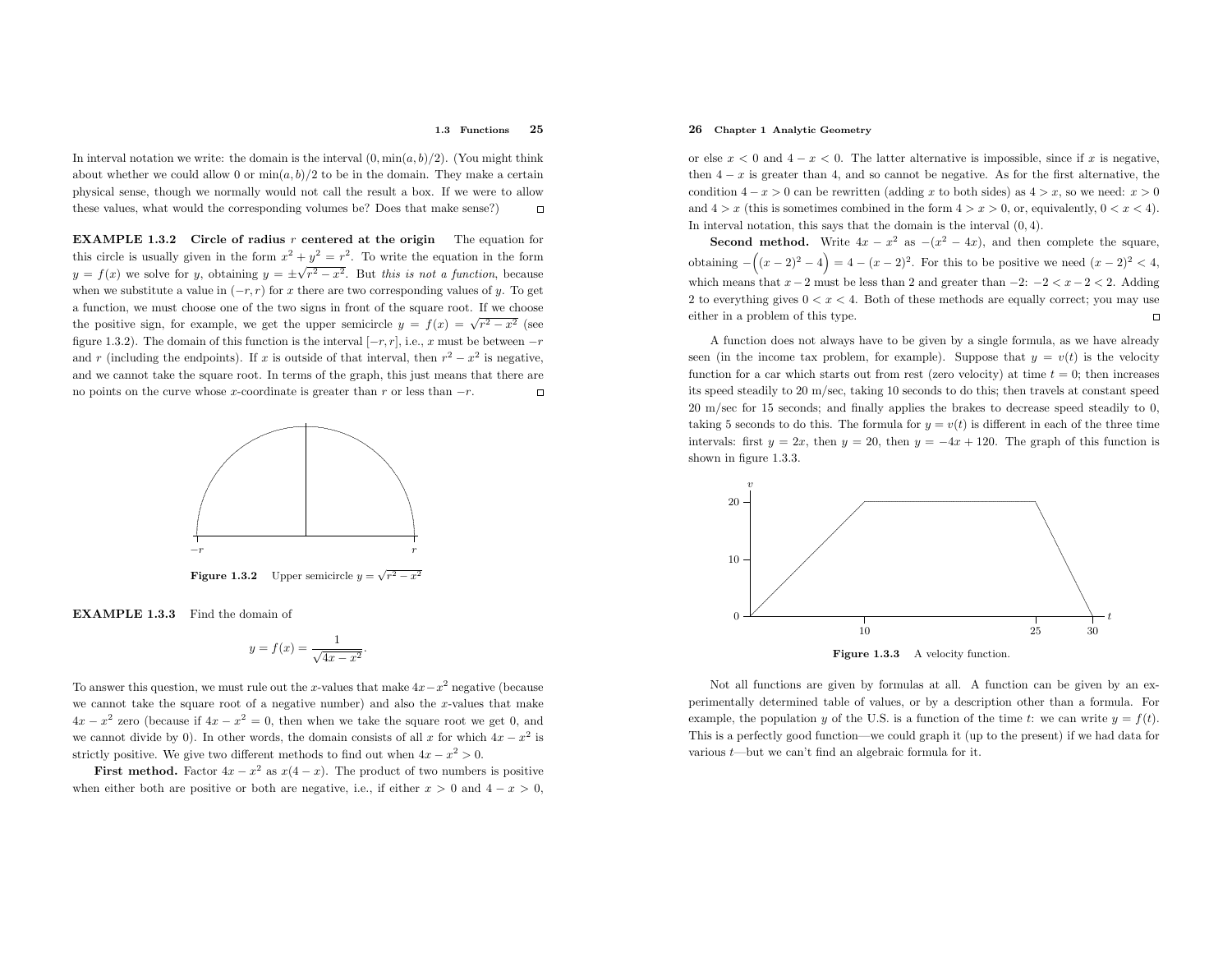#### 1.4 Shifts and Dilations <sup>27</sup>

#### Exercises 1.3.

Find the domain of each of the following functions:

1.  $y = f(x) = \sqrt{2x - 3} \Rightarrow$ 2.  $y = f(x) = 1/(x+1) \Rightarrow$ 3.  $y = f(x) = 1/(x^2 - 1) \Rightarrow$ 4.  $y = f(x) = \sqrt{-1/x} \Rightarrow$ 5.  $y = f(x) = \sqrt[3]{x} \Rightarrow$ 6.  $y = f(x) = \sqrt[4]{x} \Rightarrow$ 7.  $y = f(x) = \sqrt{r^2 - (x - h)^2}$ , where r is a positive constant.  $\Rightarrow$ 8.  $y = f(x) = \sqrt{1 - (1/x)} \Rightarrow$ 9.  $y = f(x) = 1/\sqrt{1 - (3x)^2} \Rightarrow$ 10.  $y = f(x) = \sqrt{x} + \frac{1}{x-1}$ 11.  $y = f(x) = 1/(\sqrt{x} - 1) \Rightarrow$ 11.  $y = f(x) = 1/(\sqrt{x-1}) \Rightarrow$ <br>12. Find the domain of  $h(x) = \begin{cases} (x, \\ 6 \end{cases}$ 

- $(x^{2}-9)/(x-3)$   $x \neq 3$ <br>6 if  $x = 3$ . 13. Suppose  $f(x) = 3x - 9$  and  $g(x) = \sqrt{x}$ . What is the domain of the composition  $(g \circ f)(x)$ ?
- (Recall that **composition** is defined as  $(g \circ f)(x) = g(f(x))$ .) What is the domain of  $(f \circ g)(x)? \Rightarrow$
- 14. <sup>A</sup> farmer wants to build <sup>a</sup> fence along <sup>a</sup> river. He has <sup>500</sup> feet of fencing and wants to enclose a rectangular pen on three sides (with the river providing the fourth side). If  $x$  is the length of the side perpendicular to the river, determine the area of the pen as a function of  $x$ . What is the domain of this function?  $\Rightarrow$
- 15. <sup>A</sup> can in the shape of <sup>a</sup> cylinder is to be made with <sup>a</sup> total of <sup>100</sup> square centimeters of material in the side, top, and bottom; the manufacturer wants the can to hold the maximum possible volume. Write the volume as <sup>a</sup> function of the radius <sup>r</sup> of the can; find the domainof the function.  $\Rightarrow$
- 16. <sup>A</sup> can in the shape of <sup>a</sup> cylinder is to be made to hold <sup>a</sup> volume of one liter (1000 cubic centimeters). The manufacturer wants to use the least possible material for the can. Write the surface area of the can (total of the top, bottom, and side) as a function of the radius  $r$ of the can; find the domain of the function.  $\Rightarrow$

#### 1.4Shifts and Dilations

Many functions in applications are built up from simple functions by inserting constants in various <sup>p</sup>laces. It is important to understand the effect such constants have on the appearance of the graph.

**Horizontal shifts.** If we replace x by  $x - C$  everywhere it occurs in the formula for  $f(x)$ , then the graph shifts over  $C$  to the right. (If  $C$  is negative, then this means that the graph shifts over |C| to the left.) For example, the graph of  $y = (x-2)^2$  is the  $x^2$ -parabola shifted over to have its vertex at the point 2 on the x-axis. The graph of  $y = (x+1)^2$  is the same

## 28 Chapter <sup>1</sup> Analytic Geometry

parabola shifted over to the left so as to have its vertex at  $-1$  on the x-axis. Note well: when replacing x by  $x - C$  we must pay attention to meaning, not merely appearance. Starting with  $y = x^2$  and literally replacing x by  $x - 2$  gives  $y = x - 2^2$ . This is  $y = x - 4$ , <sup>a</sup> line with slope 1, not <sup>a</sup> shifted parabola.

Vertical shifts. If we replace y by  $y - D$ , then the graph moves up D units. (If D is negative, then this means that the graph moves down  $|D|$  units.) If the formula is written in the form  $y = f(x)$  and if y is replaced by  $y - D$  to get  $y - D = f(x)$ , we can equivalently move D to the other side of the equation and write  $y = f(x) + D$ . Thus, this principle can be stated: to get the graph of  $y = f(x) + D$ , take the graph of  $y = f(x)$  and move it D units up. For example, the function  $y = x^2 - 4x = (x - 2)^2 - 4$  can be obtained from  $y = (x - 2)^2$  (see the last paragraph) by moving the graph 4 units down. The result is the  $x^2$ -parabola shifted 2 units to the right and 4 units down so as to have its vertex at the point  $(2, -4)$ .

**Warning.** Do not confuse  $f(x) + D$  and  $f(x+D)$ . For example, if  $f(x)$  is the function  $x^2$ , then  $f(x) + 2$  is the function  $x^2 + 2$ , while  $f(x + 2)$  is the function  $(x + 2)^2 = x^2 + 4x + 4$ .

EXAMPLE 1.4.1 Circles An important example of the above two principles starts with the circle  $x^2 + y^2 = r^2$ . This is the circle of radius r centered at the origin. (As we saw, this is not a single function  $y = f(x)$ , but rather two functions  $y = \pm \sqrt{r^2 - x^2}$  put together; in any case, the two shifting principles apply to equations like this one that are not in the form  $y = f(x)$ .) If we replace x by  $x - C$  and replace y by  $y - D$ —getting the equation  $(x - C)^2 + (y - D)^2 = r^2$ —the effect on the circle is to move it C to the right and D up, thereby obtaining the circle of radius r centered at the point  $(C, D)$ . This tells us how to write the equation of any circle, not necessarily centered at the origin.

We will later want to use two more principles concerning the effects of constants onthe appearance of the grap<sup>h</sup> of <sup>a</sup> function.

**Horizontal dilation.** If x is replaced by  $x/A$  in a formula and  $A > 1$ , then the effect on the graph is to expand it by a factor of A in the x-direction (away from the y-axis). If A is between 0 and 1 then the effect on the graph is to contract by a factor of  $1/A$  (towards the <sup>y</sup>-axis). We use the word "dilate" to mean expand or contract.

For example, replacing x by  $x/0.5 = x/(1/2) = 2x$  has the effect of contracting toward the y-axis by a factor of 2. If A is negative, we dilate by a factor of  $|A|$  and then flip about the y-axis. Thus, replacing x by  $-x$  has the effect of taking the mirror image of the graph with respect to the y-axis. For example, the function  $y = \sqrt{-x}$ , which has domain  $\{x \in \mathbb{R} \mid x \leq 0\}$ , is obtained by taking the graph of  $\sqrt{x}$  and flipping it around the y-axis into the second quadrant.